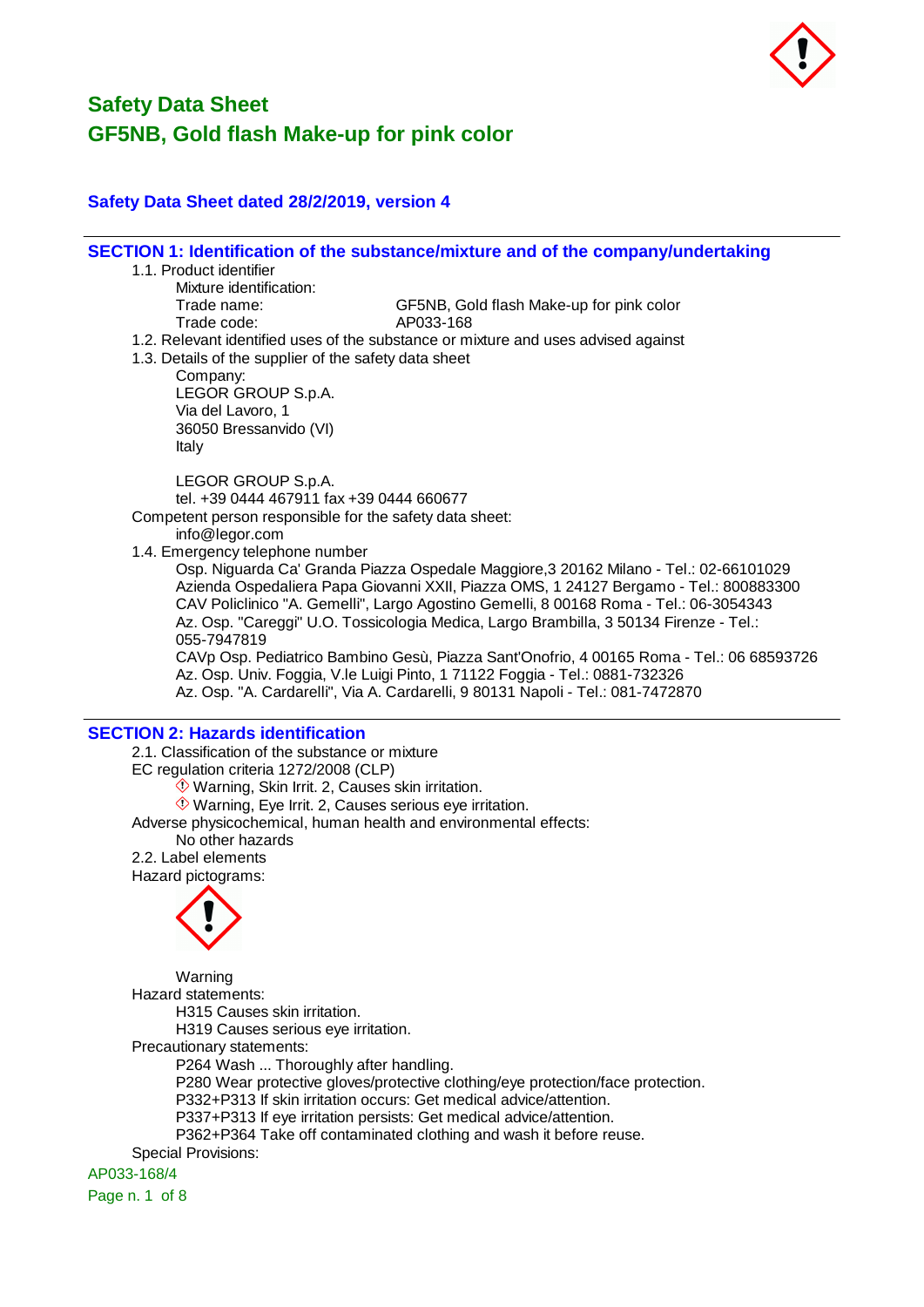None

Special provisions according to Annex XVII of REACH and subsequent amendments: None

2.3. Other hazards

vPvB Substances: None - PBT Substances: None Other Hazards: No other hazards

## **SECTION 3: Composition/information on ingredients**

#### 3.1. Substances

Identification of the substance Trade code: AP033-168

Product type and use: For electroplating industry

| ∣ Qtv       | <b>Name</b>                                 | Ident. Number | <b>Classification</b>                                                     |
|-------------|---------------------------------------------|---------------|---------------------------------------------------------------------------|
| $\ge$ = 90% | alkaline inorganic<br>metals salts solution |               | $\Diamond$ 3.2/2 Skin Irrit. 2 H315<br>$\Diamond$ 3.3/2 Eye Irrit. 2 H319 |

#### 3.2. Mixtures

N.A.

## **SECTION 4: First aid measures**

#### 4.1. Description of first aid measures

In case of skin contact:

Immediately take off all contaminated clothing.

Areas of the body that have - or are only even suspected of having - come into contact with the product must be rinsed immediately with plenty of running water and possibly with soap. Wash thoroughly the body (shower or bath).

Remove contaminated clothing immediately and dispose off safely.

After contact with skin, wash immediately with soap and plenty of water.

In case of eyes contact:

After contact with the eyes, rinse with water with the eyelids open for a sufficient length of time, then consult an opthalmologist immediately.

Protect uninjured eve.

## In case of Ingestion:

Do not under any circumstances induce vomiting. OBTAIN A MEDICAL EXAMINATION IMMEDIATELY.

#### In case of Inhalation:

Remove casualty to fresh air and keep warm and at rest.

4.2. Most important symptoms and effects, both acute and delayed

None

4.3. Indication of any immediate medical attention and special treatment needed

In case of accident or unwellness, seek medical advice immediately (show directions for use or safety data sheet if possible). Treatment:

None

## **SECTION 5: Firefighting measures**

#### 5.1. Extinguishing media

Suitable extinguishing media:

Water.

Carbon dioxide (CO2).

Extinguishing media which must not be used for safety reasons:

AP033-168/4

Page n. 2 of 8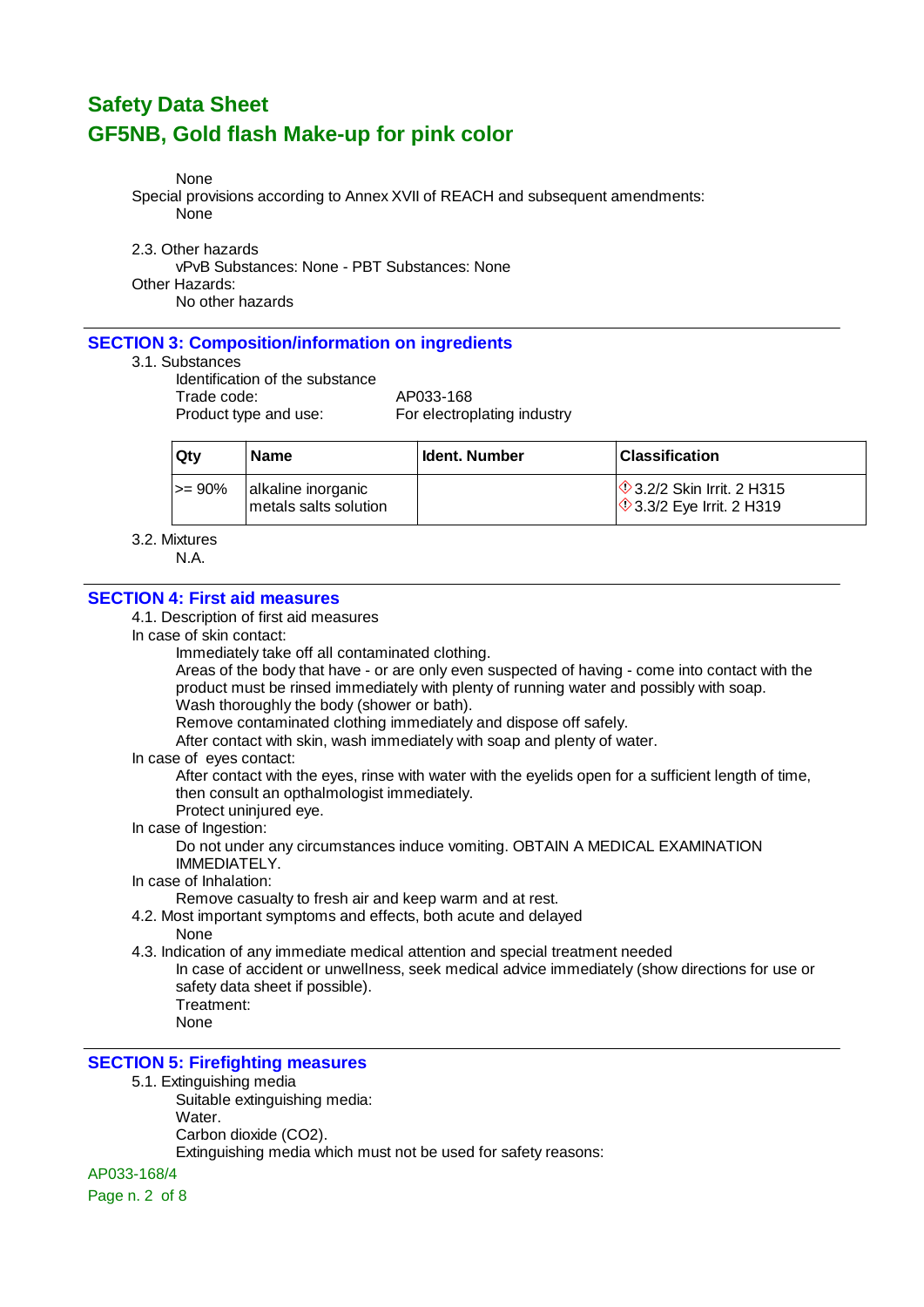None in particular.

- 5.2. Special hazards arising from the substance or mixture Do not inhale explosion and combustion gases. Burning produces heavy smoke.
- 5.3. Advice for firefighters
	- Use suitable breathing apparatus .

Collect contaminated fire extinguishing water separately. This must not be discharged into drains. Move undamaged containers from immediate hazard area if it can be done safely.

#### **SECTION 6: Accidental release measures**

- 6.1. Personal precautions, protective equipment and emergency procedures
	- Wear personal protection equipment.
	- Remove persons to safety.

See protective measures under point 7 and 8.

6.2. Environmental precautions

Do not allow to enter into soil/subsoil. Do not allow to enter into surface water or drains. Retain contaminated washing water and dispose it.

In case of gas escape or of entry into waterways, soil or drains, inform the responsible authorities. Suitable material for taking up: absorbing material, organic, sand

- 6.3. Methods and material for containment and cleaning up
	- Wash with plenty of water.
- 6.4. Reference to other sections See also section 8 and 13

## **SECTION 7: Handling and storage**

7.1. Precautions for safe handling

Avoid contact with skin and eyes, inhalation of vapours and mists.

Don't use empty container before they have been cleaned.

Before making transfer operations, assure that there aren't any incompatible material residuals in the containers.

Contamined clothing should be changed before entering eating areas.

Do not eat or drink while working.

See also section 8 for recommended protective equipment.

7.2. Conditions for safe storage, including any incompatibilities

Keep away from food, drink and feed.

- Incompatible materials:
- None in particular.

Instructions as regards storage premises:

- Adequately ventilated premises.
- 7.3. Specific end use(s) None in particular

## **SECTION 8: Exposure controls/personal protection**

- 8.1. Control parameters
- No occupational exposure limit available
- DNEL Exposure Limit Values

N.A.

PNEC Exposure Limit Values

- N.A.
- 8.2. Exposure controls
- Eye protection:

Use close fitting safety goggles, don't use eye lens.

Protection for skin:

Use clothing that provides comprehensive protection to the skin, e.g. cotton, rubber, PVC or viton. Protection for hands:

## AP033-168/4

Page n. 3 of 8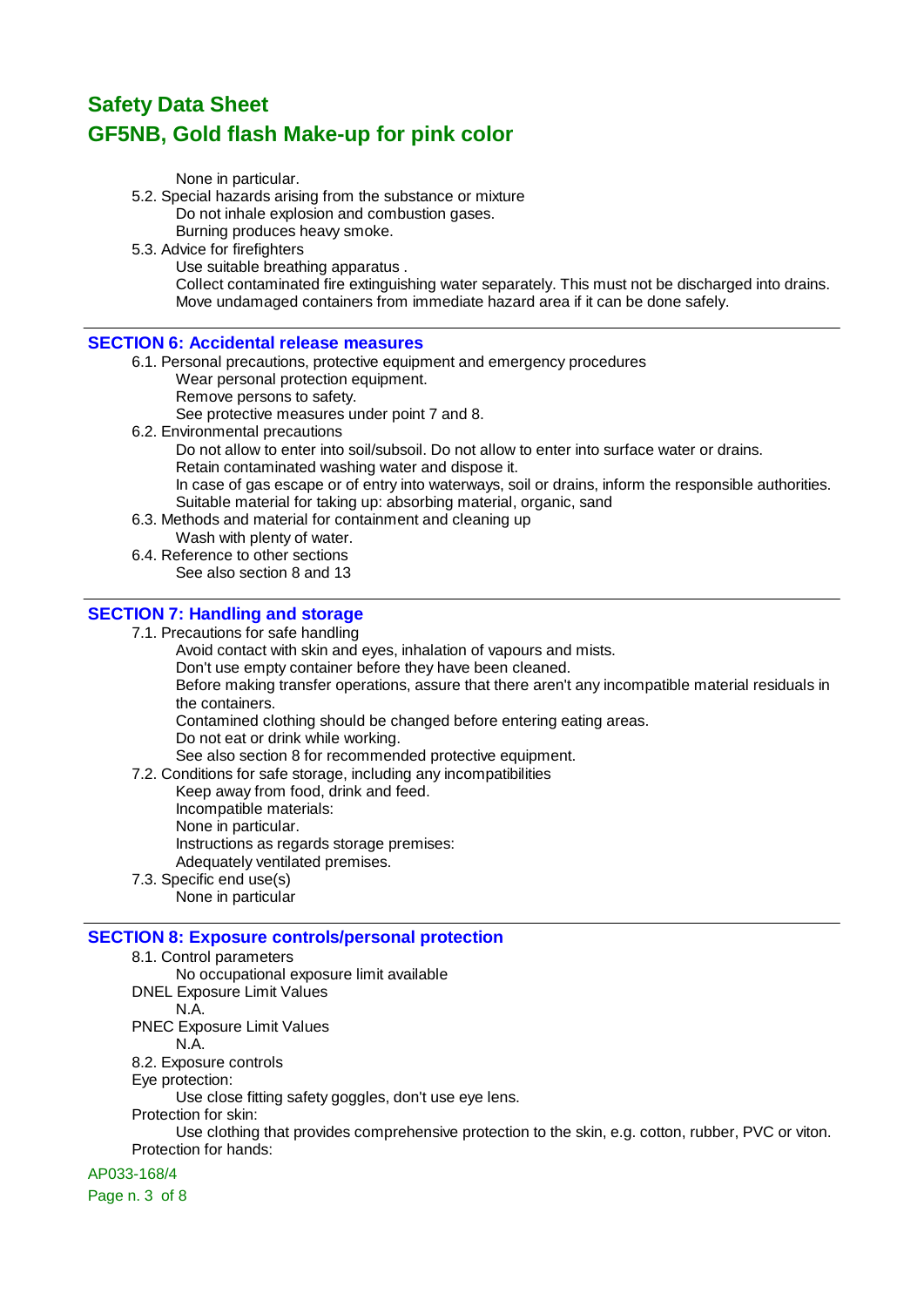Use protective gloves that provides comprehensive protection, e.g. P.V.C., neoprene or rubber. Respiratory protection: Not needed for normal use. Thermal Hazards:

None Environmental exposure controls: None Appropriate engineering controls: None

## **SECTION 9: Physical and chemical properties**

9.1. Information on basic physical and chemical properties

| <b>Properties</b>                                | Value                | Method:                  | Notes:                   |
|--------------------------------------------------|----------------------|--------------------------|--------------------------|
| Appearance and colour:                           | Colourless<br>liquid | $-$                      | $-$                      |
| Odour:                                           | <b>Odourless</b>     | $\overline{\phantom{a}}$ | $-$                      |
| Odour threshold:                                 | N.A.                 | $-$                      | $\overline{a}$           |
| pH:                                              | 10                   | $-$                      | $-$                      |
| Melting point / freezing<br>point:               | N.A.                 | --                       | --                       |
| Initial boiling point and<br>boiling range:      | N.A.                 | --                       | --                       |
| Flash point:                                     | N.A.                 | $-$                      | $-$                      |
| Evaporation rate:                                | N.A.                 | --                       | $-$                      |
| Solid/gas flammability:                          | N.A.                 | --                       | --                       |
| Upper/lower flammability<br>or explosive limits: | N.A.                 | --                       | $\overline{\phantom{a}}$ |
| Vapour pressure:                                 | N.A.                 | $-$                      | $\overline{\phantom{a}}$ |
| Vapour density:                                  | N.A.                 | $-$                      | $-$                      |
| Relative density:                                | 1.01 g/ml            | --                       | --                       |
| Solubility in water:                             |                      | $-$                      | $-$                      |
| Solubility in oil:                               |                      | $-$                      | --                       |
| Partition coefficient (n-<br>octanol/water):     | N.A.                 | $-$                      | $-$                      |
| Auto-ignition temperature:                       | N.A.                 | $-$                      | $-$                      |
| Decomposition<br>temperature:                    | N.A.                 | --                       | --                       |
| Viscosity:                                       | N.A.                 | --                       | --                       |

AP033-168/4 Page n. 4 of 8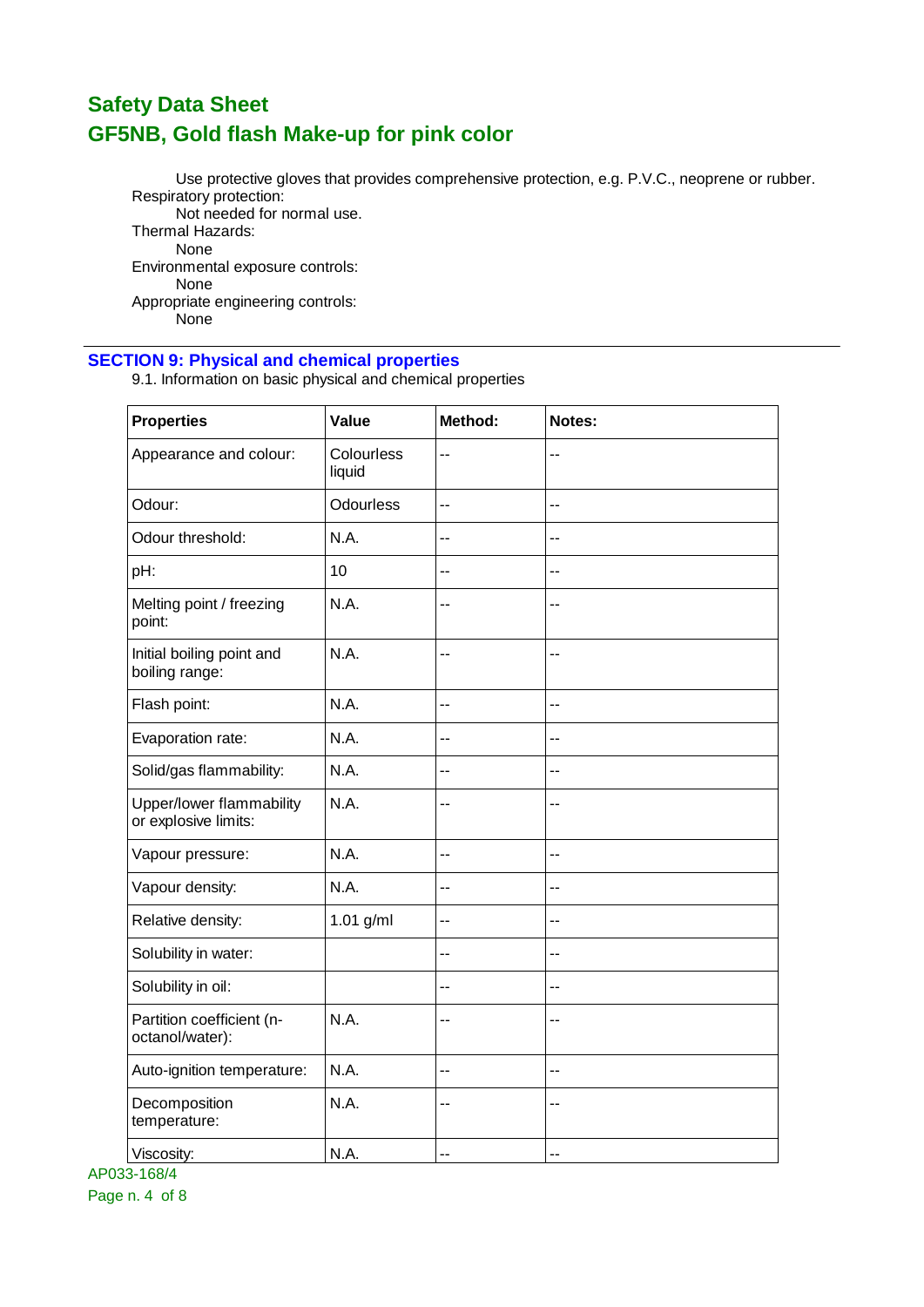| Explosive properties: | N.A.  | $- -$       | --    |
|-----------------------|-------|-------------|-------|
| Oxidizing properties: | 'N.A. | $- -$<br>-- | $- -$ |

#### 9.2. Other information

| <b>Properties</b>                              | Value | Method: | Notes: |
|------------------------------------------------|-------|---------|--------|
| Miscibility:                                   | N.A.  | --      | $-$    |
| Fat Solubility:                                | N.A.  | $-$     | $-$    |
| Conductivity:                                  | N.A.  | --      | --     |
| <b>Substance Groups</b><br>relevant properties | N.A.  | --      | --     |

#### **SECTION 10: Stability and reactivity**

- 10.1. Reactivity
	- Stable under normal conditions
- 10.2. Chemical stability
	- Stable under normal conditions
- 10.3. Possibility of hazardous reactions None
- 10.4. Conditions to avoid Stable under normal conditions.
- 10.5. Incompatible materials None in particular.
- 10.6. Hazardous decomposition products None.

#### **SECTION 11: Toxicological information**

11.1. Information on toxicological effects

- Toxicological information of the substance:
	- N.A.

If not differently specified, the information required in Regulation (EU)2015/830 listed below must be considered as N.A.:

- a) acute toxicity;
- b) skin corrosion/irritation;
- c) serious eye damage/irritation;
- d) respiratory or skin sensitisation;
- e) germ cell mutagenicity;
- f) carcinogenicity;
- g) reproductive toxicity;
- h) STOT-single exposure;
- i) STOT-repeated exposure;
- j) aspiration hazard.

## **SECTION 12: Ecological information**

- 12.1. Toxicity
	- Adopt good working practices, so that the product is not released into the environment. N.A.
- 12.2. Persistence and degradability

#### AP033-168/4

Page n. 5 of 8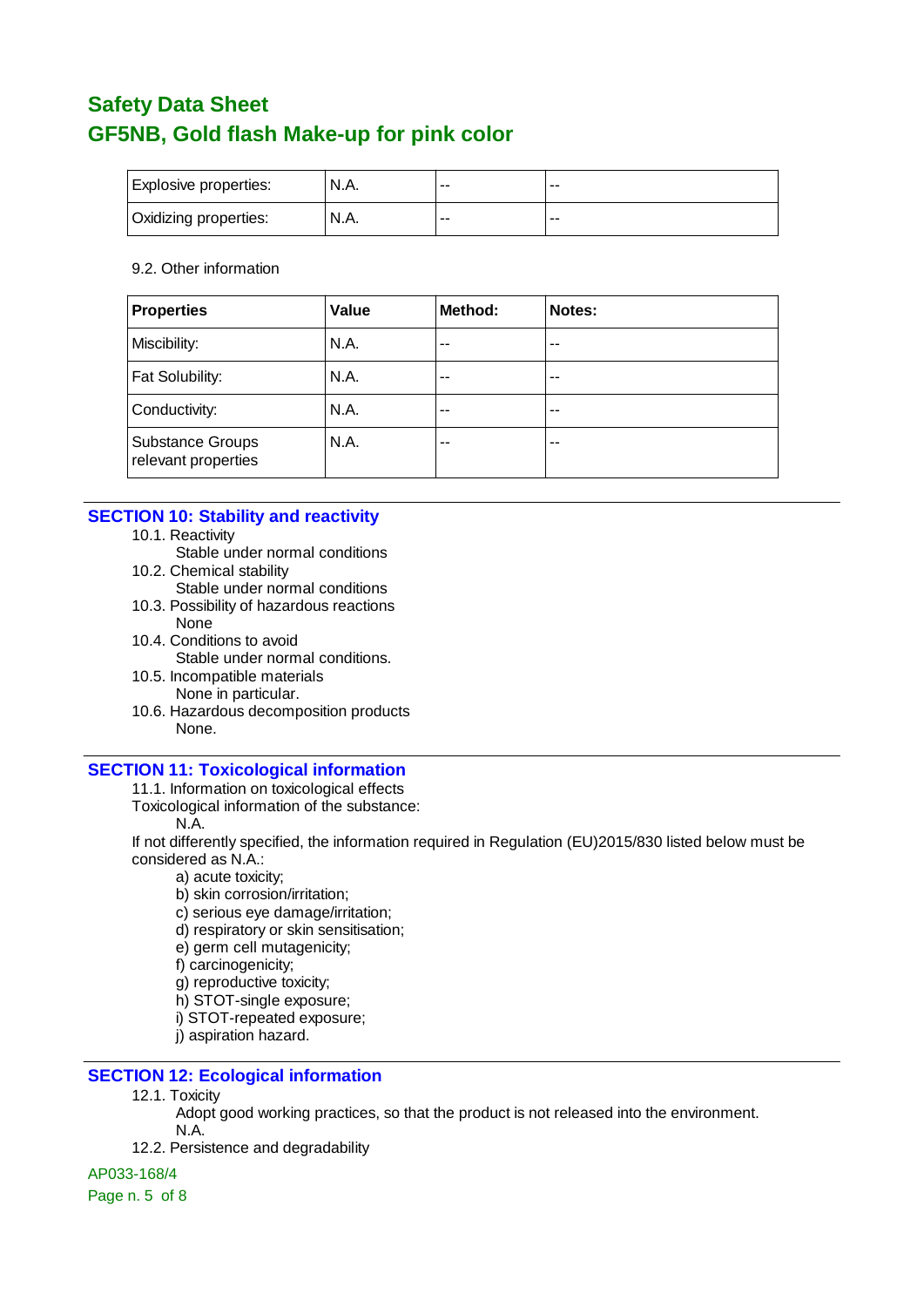| None<br>N.A.<br>12.3. Bioaccumulative potential<br>N.A.<br>12.4. Mobility in soil<br>N.A.<br>12.5. Results of PBT and vPvB assessment<br>vPvB Substances: None - PBT Substances: None<br>12.6. Other adverse effects<br>None |                                                                                                      |
|------------------------------------------------------------------------------------------------------------------------------------------------------------------------------------------------------------------------------|------------------------------------------------------------------------------------------------------|
| <b>SECTION 13: Disposal considerations</b>                                                                                                                                                                                   |                                                                                                      |
| 13.1. Waste treatment methods                                                                                                                                                                                                | Recover if possible. In so doing, comply with the local and national regulations currently in force. |
| <b>SECTION 14: Transport information</b>                                                                                                                                                                                     |                                                                                                      |
| 14.1. UN number                                                                                                                                                                                                              |                                                                                                      |
| 14.2. UN proper shipping name                                                                                                                                                                                                | Not classified as dangerous in the meaning of transport regulations.                                 |
| N.A.                                                                                                                                                                                                                         |                                                                                                      |
| 14.3. Transport hazard class(es)                                                                                                                                                                                             |                                                                                                      |
| ADR-Class:                                                                                                                                                                                                                   | Not dangerous for transportation                                                                     |
| IATA-Class:                                                                                                                                                                                                                  | Not dangerous for transportation                                                                     |
| <b>IMDG-Class:</b><br>N.A.                                                                                                                                                                                                   | Not dangerous for transportation                                                                     |
| 14.4. Packing group                                                                                                                                                                                                          |                                                                                                      |
| N.A.                                                                                                                                                                                                                         |                                                                                                      |
| 14.5. Environmental hazards                                                                                                                                                                                                  |                                                                                                      |
| Marine pollutant:                                                                                                                                                                                                            | <b>No</b>                                                                                            |
| N.A.                                                                                                                                                                                                                         |                                                                                                      |
| 14.6. Special precautions for user                                                                                                                                                                                           |                                                                                                      |
| Rail (RID):<br>N.A.                                                                                                                                                                                                          | Not dangerous for transportation                                                                     |
| N.A.                                                                                                                                                                                                                         | 14.7. Transport in bulk according to Annex II of Marpol and the IBC Code                             |

# **SECTION 15: Regulatory information**

| 15.1. Safety, health and environmental regulations/legislation specific for the substance or mixture    |
|---------------------------------------------------------------------------------------------------------|
| Dir. 98/24/EC (Risks related to chemical agents at work)                                                |
| Dir. 2000/39/EC (Occupational exposure limit values)                                                    |
| Regulation (EC) n. 1907/2006 (REACH)                                                                    |
| Regulation (EC) n. 1272/2008 (CLP)                                                                      |
| Regulation (EC) n. 790/2009 (ATP 1 CLP) and (EU) n. 758/2013                                            |
| Regulation (EU) 2015/830                                                                                |
| Regulation (EU) n. 286/2011 (ATP 2 CLP)                                                                 |
| Regulation (EU) n. 618/2012 (ATP 3 CLP)                                                                 |
| Regulation (EU) n. 487/2013 (ATP 4 CLP)                                                                 |
| Regulation (EU) n. 944/2013 (ATP 5 CLP)                                                                 |
| Regulation (EU) n. 605/2014 (ATP 6 CLP)                                                                 |
| Regulation (EU) n. 2015/1221 (ATP 7 CLP)                                                                |
| Regulation (EU) n. 2016/918 (ATP 8 CLP)                                                                 |
| Regulation (EU) n. 2016/1179 (ATP 9 CLP)                                                                |
| Restrictions related to the product or the substances contained according to Annex XVII Regulation (EC) |
| 1907/2006 (REACH) and subsequent modifications:                                                         |
|                                                                                                         |

None

AP033-168/4

Page n. 6 of 8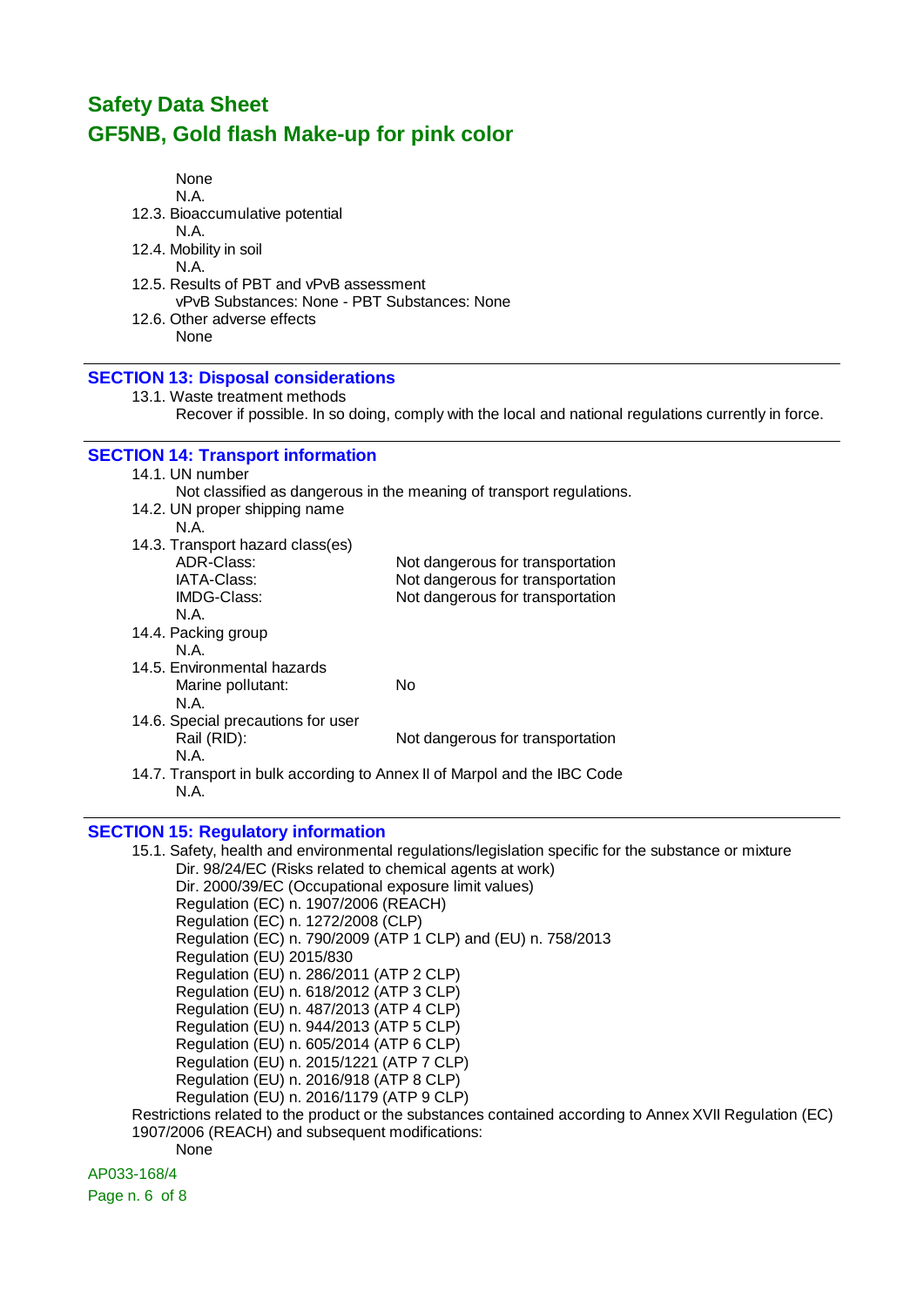Where applicable, refer to the following regulatory provisions : Directive 2012/18/EU (Seveso III) Regulation (EC) nr 648/2004 (detergents). Dir. 2004/42/EC (VOC directive)

Provisions related to directive EU 2012/18 (Seveso III): Seveso III category according to Annex 1, part 1 None

15.2. Chemical safety assessment No Chemical Safety Assessment has been carried out for the substance.

#### **SECTION 16: Other information**

Text of phrases referred to under heading 3:

H315 Causes skin irritation. H319 Causes serious eye irritation.

| <b>Hazard class and</b><br>hazard category | Code  | <b>Description</b>          |
|--------------------------------------------|-------|-----------------------------|
| l Skin Irrit. 2                            | 3.2/2 | Skin irritation, Category 2 |
| Eye Irrit. 2                               | 3.3/2 | Eye irritation, Category 2  |

SECTION 2: Hazards identification SECTION 4: First aid measures SECTION 8: Exposure controls/personal protection SECTION 15: Regulatory information

This document was prepared by a competent person who has received appropriate training. Main bibliographic sources:

ECDIN - Environmental Chemicals Data and Information Network - Joint Research Centre, Commission of the European Communities

SAX's DANGEROUS PROPERTIES OF INDUSTRIAL MATERIALS - Eight Edition - Van Nostrand Reinold

The information contained herein is based on our state of knowledge at the above-specified date. It refers solely to the product indicated and constitutes no guarantee of particular quality.

It is the duty of the user to ensure that this information is appropriate and complete with respect to the specific use intended.

This MSDS cancels and replaces any preceding release.

| ADR:        | European Agreement concerning the International Carriage of                |
|-------------|----------------------------------------------------------------------------|
|             | Dangerous Goods by Road.                                                   |
| CAS:        | Chemical Abstracts Service (division of the American Chemical Society).    |
| CLP:        | Classification, Labeling, Packaging.                                       |
| DNEL:       | Derived No Effect Level.                                                   |
| EINECS:     | European Inventory of Existing Commercial Chemical Substances.             |
| GefStoffVO: | Ordinance on Hazardous Substances, Germany.                                |
| GHS:        | Globally Harmonized System of Classification and Labeling of<br>Chemicals. |
| IATA:       | International Air Transport Association.                                   |
| IATA-DGR:   | Dangerous Goods Regulation by the "International Air Transport"            |
|             |                                                                            |
|             | AP033-168/4                                                                |

Page n. 7 of 8